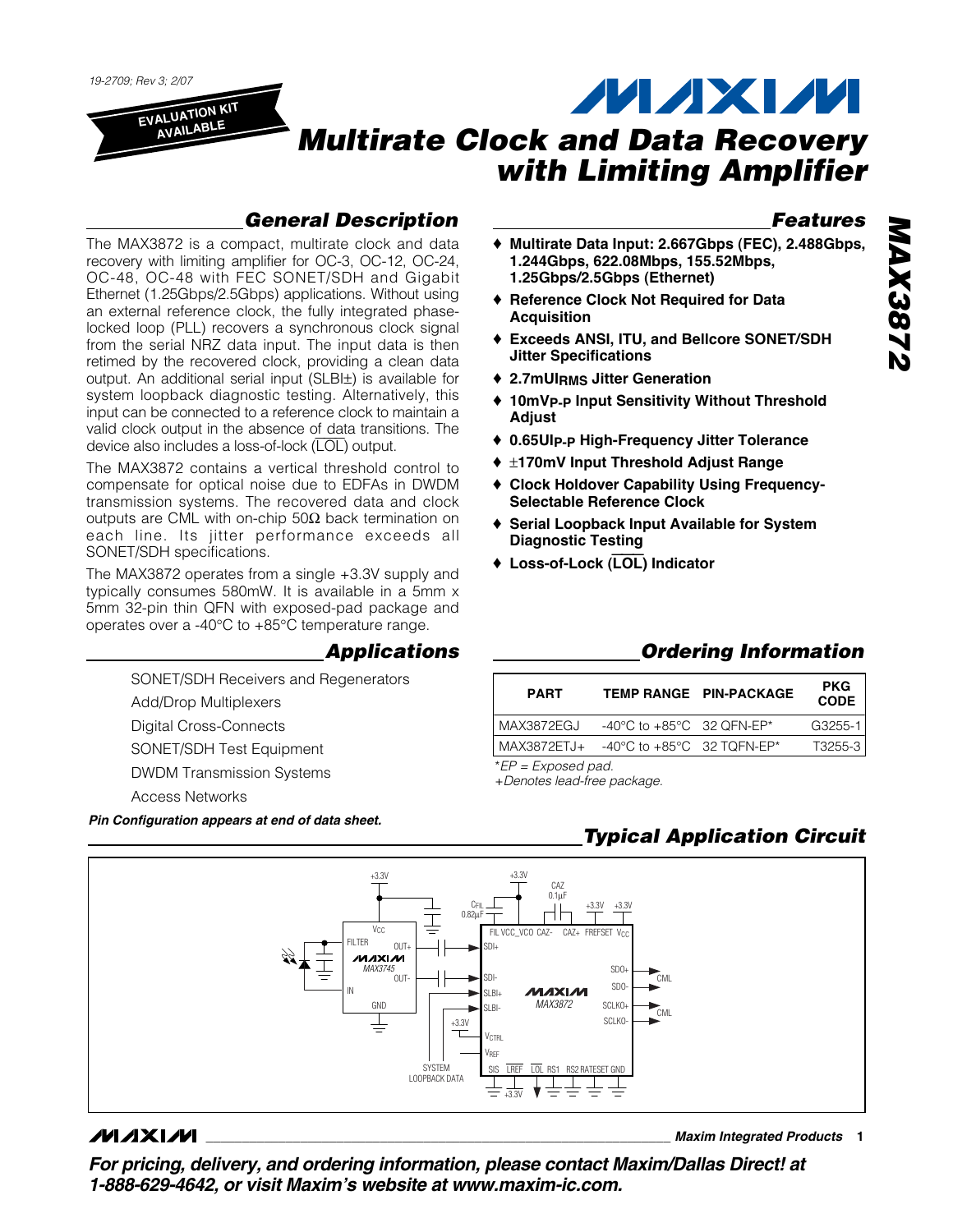## **ABSOLUTE MAXIMUM RATINGS**

**MAX3872**

**MAX3872** 

| Input Voltage Levels<br>$(SDI+, SDI-, SLBI+, SLBI-)$ ( $V_{CC}$ - 1.0V) to ( $V_{CC}$ + 0.5V) |  |
|-----------------------------------------------------------------------------------------------|--|
| <b>Input Current Levels</b>                                                                   |  |
|                                                                                               |  |
| <b>CML Output Current</b>                                                                     |  |
|                                                                                               |  |
| Voltage at LOL, LREF, SIS, FIL,                                                               |  |
| RATESET, FREFSET, RS1, RS2,                                                                   |  |
|                                                                                               |  |
|                                                                                               |  |

Continuous Power Dissipation  $(T_A = +85^{\circ}C)$ 

| 32-Pin QFN (derate 21.3mW/°C above +85°C) 1384mW   |  |
|----------------------------------------------------|--|
| Operating Junction Temperature Range55°C to +150°C |  |
|                                                    |  |
|                                                    |  |
| Lead Temperature (soldering, 10s) +300°C           |  |

Stresses beyond those listed under "Absolute Maximum Ratings" may cause permanent damage to the device. These are stress ratings only, and functional operation of the device at these or any other conditions beyond those indicated in the operational sections of the specifications is not implied. Exposure to absolute maximum rating conditions for extended periods may affect device reliability.

## **DC ELECTRICAL CHARACTERISTICS**

(V<sub>CC</sub> = +3.0V to +3.6V, T<sub>A</sub> = -40°C to +85°C. Typical values at V<sub>CC</sub> = +3.3V, T<sub>A</sub> = +25°C, unless otherwise noted.) (Note 1)

| <b>PARAMETER</b>                                           | <b>SYMBOL</b>   | <b>CONDITIONS</b>             | <b>MIN</b>                      | <b>TYP</b>                      | <b>MAX</b>                      | <b>UNITS</b>      |  |  |  |  |  |
|------------------------------------------------------------|-----------------|-------------------------------|---------------------------------|---------------------------------|---------------------------------|-------------------|--|--|--|--|--|
| <b>Supply Current</b>                                      | <b>I</b> cc     | (Note 2)                      |                                 | 175                             | 215                             | m <sub>A</sub>    |  |  |  |  |  |
| INPUT SPECIFICATIONS (SDI±, SLBI±)                         |                 |                               |                                 |                                 |                                 |                   |  |  |  |  |  |
| Single-Ended Input Voltage<br>Range                        | V <sub>IS</sub> | Figure 1                      | <b>V<sub>CC</sub></b><br>$-0.8$ |                                 | <b>V<sub>CC</sub></b><br>$+0.4$ | $\vee$            |  |  |  |  |  |
| Input Common-Mode Voltage                                  |                 | Figure 1                      | <b>V<sub>CC</sub></b><br>$-0.4$ |                                 | <b>V<sub>CC</sub></b>           | $\vee$            |  |  |  |  |  |
| Input Termination to V <sub>CC</sub>                       | R <sub>IN</sub> |                               | 42.5                            | 50                              | 57.5                            | Ω                 |  |  |  |  |  |
| THRESHOLD-SETTING SPECIFICATIONS (SDI±)                    |                 |                               |                                 |                                 |                                 |                   |  |  |  |  |  |
| Differential Input Voltage Range<br>$(SDI_{\pm})$          |                 | Threshold adjust enabled      | 50                              |                                 | 600                             | mV <sub>P-P</sub> |  |  |  |  |  |
| Threshold Adjustment Range                                 | V <sub>TH</sub> | Figure 2                      | $-170$                          |                                 | $+170$                          | mV                |  |  |  |  |  |
| <b>Threshold Control Voltage</b>                           | <b>VCTRL</b>    | Figure 2 (Note 3)             | 0.3                             |                                 | 2.1                             | $\vee$            |  |  |  |  |  |
| <b>Threshold Control Linearity</b>                         |                 |                               |                                 | ±5                              |                                 | $\%$              |  |  |  |  |  |
| <b>Threshold Setting Accuracy</b>                          |                 | Figure 2                      | $-18$                           |                                 | $+18$                           | mV                |  |  |  |  |  |
| <b>Threshold Setting Stability</b>                         |                 | $15mV \leq  VTH  \leq 80mV$   | $-6$                            |                                 | $+6$                            | mV                |  |  |  |  |  |
|                                                            |                 | $80mV < IV$ TH $l \leq 170mV$ | $-12$                           |                                 | $+12$                           |                   |  |  |  |  |  |
| Maximum Input Current                                      | <b>ICTRL</b>    |                               | $-10$                           |                                 | $+10$                           | μA                |  |  |  |  |  |
| Reference Voltage Output                                   | VREF            |                               | 2.14                            | 2.2                             | 2.24                            | $\vee$            |  |  |  |  |  |
| CML OUTPUT SPECIFICATIONS (SDO $\pm$ , SCLKO $\pm$ )       |                 |                               |                                 |                                 |                                 |                   |  |  |  |  |  |
| <b>CML Differential Output Swing</b>                       |                 | (Note 4)                      | 600                             | 800                             | 1000                            | $mV_{P-P}$        |  |  |  |  |  |
| <b>CML Differential Output</b><br>$R_{\rm O}$<br>Impedance |                 |                               | 85                              | 100                             | 115                             | Ω                 |  |  |  |  |  |
| CML Output Common-Mode<br>Voltage                          |                 | (Note 4)                      |                                 | <b>V<sub>CC</sub></b><br>$-0.2$ |                                 | $\vee$            |  |  |  |  |  |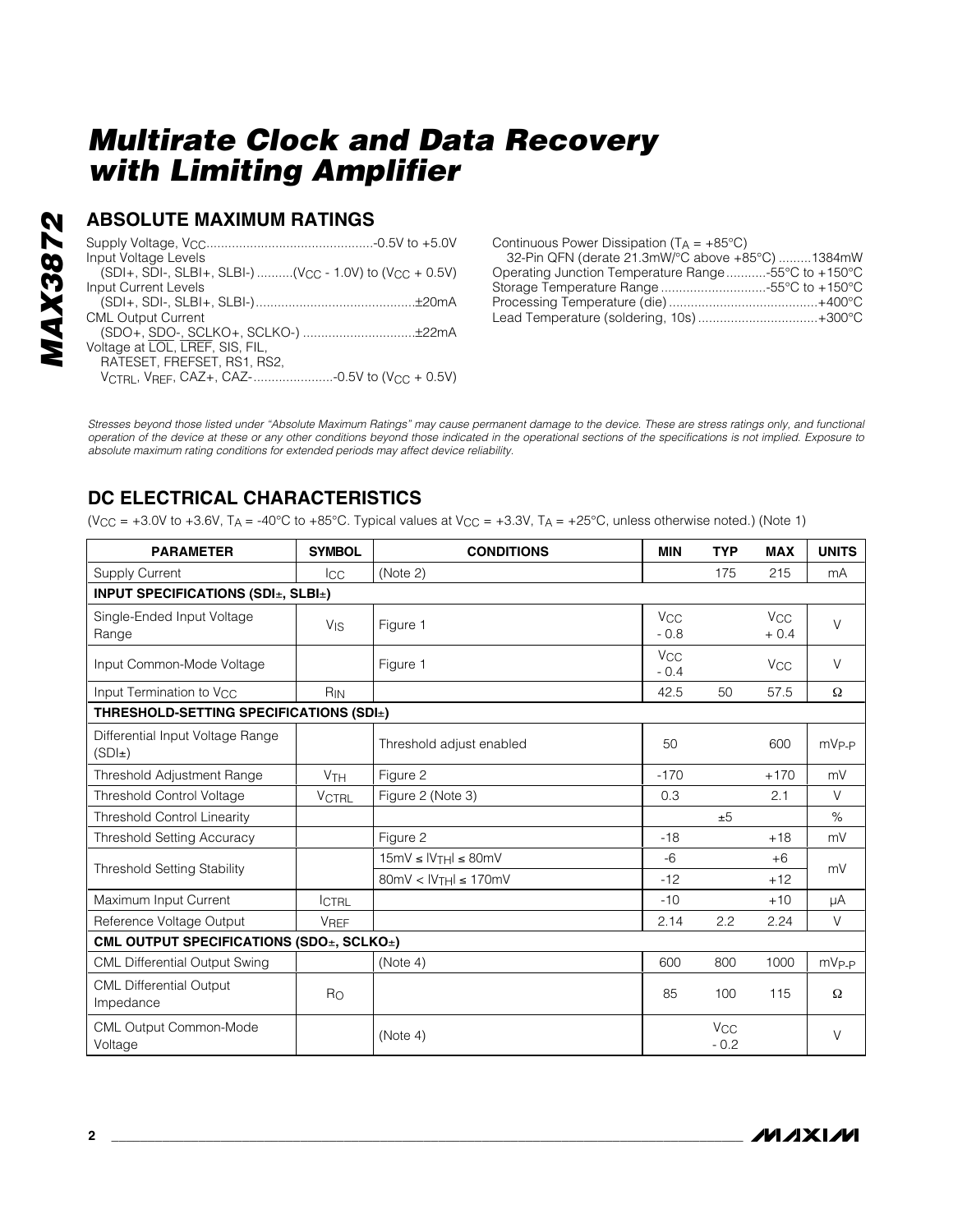## **DC ELECTRICAL CHARACTERISTICS (continued)**

(V<sub>CC</sub> = +3.0V to +3.6V, T<sub>A</sub> = -40°C to +85°C. Typical values at V<sub>CC</sub> = +3.3V, T<sub>A</sub> = +25°C, unless otherwise noted.) (Note 1)

| <b>PARAMETER</b>                                                          | <b>SYMBOL</b> | <b>CONDITIONS</b>     | MIN   | <b>TYP</b> | <b>MAX</b> | <b>UNITS</b> |  |  |  |  |  |  |
|---------------------------------------------------------------------------|---------------|-----------------------|-------|------------|------------|--------------|--|--|--|--|--|--|
| LVTTL INPUT/OUTPUT SPECIFICATIONS (LOL, LREF, RATESET, RS1, RS2, FREFSET) |               |                       |       |            |            |              |  |  |  |  |  |  |
| LVTTL Input High Voltage                                                  | Vін           |                       | 2.0   |            |            |              |  |  |  |  |  |  |
| <b>LVTTL Input Low Voltage</b>                                            | V⊫            |                       |       |            | 0.8        |              |  |  |  |  |  |  |
| <b>LVTTL Input Current</b>                                                |               |                       | $-10$ |            | $+10$      | μA           |  |  |  |  |  |  |
| LVTTL Output High Voltage                                                 | Vон           | $I_{OH} = +20\mu A$   | 2.4   |            |            |              |  |  |  |  |  |  |
| <b>LVTTL Output Low Voltage</b>                                           | Vol           | $I_{\Omega I}$ = -1mA |       |            | 0.4        |              |  |  |  |  |  |  |

**Note 1:** At -40°C, DC characteristics are guaranteed by design and characterization.

**Note 2:** CML outputs open.

**Note 3:** Voltage applied to V<sub>CTRL</sub> pin is from +0.3V to +2.1V when input threshold is adjusted from +170mV to -170mV.

**Note 4:**  $R_L = 50\Omega$  to V<sub>CC</sub>.

## **AC ELECTRICAL CHARACTERISTICS**

(V<sub>CC</sub> = +3.0V to +3.6V, T<sub>A</sub> = -40°C to +85°C. Typical values are at V<sub>CC</sub> = +3.3V and T<sub>A</sub> = +25°C, unless otherwise noted.) (Note 5)

| <b>PARAMETER</b>                            | <b>SYMBOL</b>   | <b>CONDITIONS</b>                            | <b>MIN</b> | <b>TYP</b> | <b>MAX</b> | <b>UNITS</b>      |
|---------------------------------------------|-----------------|----------------------------------------------|------------|------------|------------|-------------------|
| Serial Input Data Rate                      |                 |                                              |            | Table 2    |            |                   |
| Differential Input Voltage (SDI±)           | VID             | Threshold adjust disabled, Figure 1 (Note 6) | 10         |            | 1600       | mV <sub>P-P</sub> |
| Differential Input Voltage (SLBI±)          |                 | BER ≤ 10 <sup>-10</sup>                      | 50         |            | 800        | $mV_{P-P}$        |
|                                             |                 | $OC-3$                                       |            | 80         | 130        |                   |
| Jitter Transfer Bandwidth                   | J <sub>BW</sub> | OC-12                                        |            | 370        | 500        | kHz               |
|                                             |                 | <b>OC-48</b>                                 |            | 1500       | 2000       |                   |
| Jitter Peaking                              | JP              | $f \leq JBW$                                 |            |            | 0.1        | dB                |
|                                             |                 | $f = 100kHz$                                 | 3.1        | 8.0        |            |                   |
| Sinusoidal Jitter Tolerance<br><b>OC-48</b> |                 | $f = 1MHz$                                   | 0.62       | 0.93       |            | $UIP-P$           |
|                                             |                 | $f = 10MHz$                                  | 0.44       | 0.65       |            |                   |
|                                             |                 | $f = 25kHz$                                  | 2.9        | 8.3        |            |                   |
| Sinusoidal Jitter Tolerance<br>OC-12        |                 | $f = 250kHz$                                 | 0.59       | 1.03       |            | $UIP-P$           |
|                                             |                 | $f = 2.5$ MHz                                | 0.42       | 0.63       |            |                   |
|                                             |                 | $f = 6.5kHz$                                 | 2.9        | 7.8        |            |                   |
| Sinusoidal Jitter Tolerance<br>$OC-3$       |                 | $f = 65kHz$                                  | 0.59       | 1.05       |            | $UIP-P$           |
|                                             |                 | $f = 650kHz$                                 | 0.42       | 0.64       |            |                   |
| Sinusoidal Jitter Tolerance with            |                 | $f = 100kHz$                                 |            | 7.1        |            |                   |
| Threshold Adjust Enabled                    |                 | $f = 1$ MHz                                  |            | 0.82       |            | $U_{P-P}$         |
| OC-48 (Note 7)                              |                 | $f = 10MHz$                                  |            | 0.54       |            |                   |
| Jitter Generation                           | JGEN            | (Note 8)                                     |            | 2.7        | 4.0        | mUIRMS            |
| Differential Input Return Loss              | $-20$ log       | 100kHz to 2.5GHz                             |            | 16         |            | dB                |
| $(SDI_{\pm}, SLB_{\pm})$                    | $ S_{11} $      | 2.5GHz to 4.0GHz                             |            | 15         |            |                   |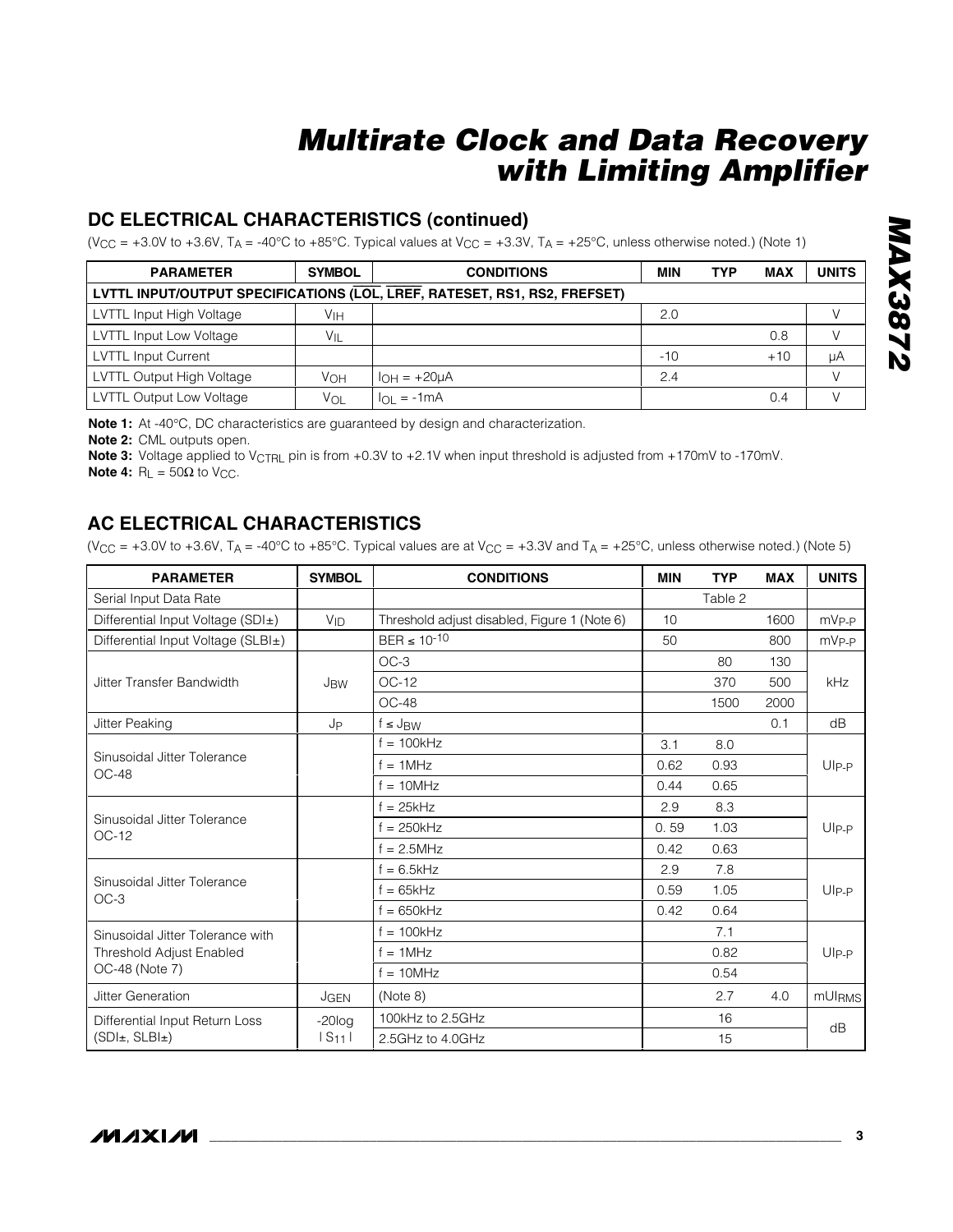# **AC ELECTRICAL CHARACTERISTICS (continued)**

(V<sub>CC</sub> = +3.0V to +3.6V, T<sub>A</sub> = -40°C to +85°C. Typical values are at V<sub>CC</sub> = +3.3V and T<sub>A</sub> = +25°C, unless otherwise noted.) (Note 5)

| <b>PARAMETER</b>                                          | <b>SYMBOL</b>                      | MIN                            | <b>TYP</b> | MAX  | <b>UNITS</b> |             |  |  |  |  |  |  |
|-----------------------------------------------------------|------------------------------------|--------------------------------|------------|------|--------------|-------------|--|--|--|--|--|--|
| CML OUTPUT SPECIFICATIONS (SDO±, SCLKO±)                  |                                    |                                |            |      |              |             |  |  |  |  |  |  |
| Output Edge Speed                                         | $t_r$ , $t_f$                      | 20% to 80%<br>110              |            |      |              |             |  |  |  |  |  |  |
| <b>CML Output Differential Swing</b>                      |                                    | $R_C = 100\Omega$ differential | 600        | 800  | 1000         | $mV_{P-P}$  |  |  |  |  |  |  |
| Clock-to-Q Delay                                          | (Note 9)<br>-50<br>$+50$<br>tCLK-Q |                                |            |      |              |             |  |  |  |  |  |  |
| <b>PLL ACQUISITION/LOCK SPECIFICATIONS</b>                |                                    |                                |            |      |              |             |  |  |  |  |  |  |
| <b>Tolerated Consecutive Identical</b><br>Digits          |                                    | BER $\leq 10^{-10}$            |            | 2000 |              | <b>bits</b> |  |  |  |  |  |  |
| Acquisition Time                                          |                                    | Figure 4 (Note 10)             |            | 5.5  |              | ms          |  |  |  |  |  |  |
| <b>LOL Assert Time</b>                                    |                                    | Figure 4                       | 2.3        |      | 100.0        | $\mu s$     |  |  |  |  |  |  |
| Low-Frequency Cutoff for<br><b>DC-Offset Cancellation</b> |                                    | $CAZ = 0.1\mu F$               |            | 4    |              | kHz         |  |  |  |  |  |  |
| <b>CLOCK HOLDOVER SPECIFICATIONS</b>                      |                                    |                                |            |      |              |             |  |  |  |  |  |  |
| Reference Clock Frequency                                 | Table 3                            |                                |            |      |              |             |  |  |  |  |  |  |
| Maximum VCO Frequency Drift                               |                                    | 400<br>(Note 11)               |            |      |              |             |  |  |  |  |  |  |

**Note 5:** AC characteristics are guaranteed by design and characterization.

**Note 6:** Jitter tolerance is guaranteed (BER ≤ 10-10) within this input voltage range. Input threshold adjust is disabled with VCTRL connected to V<sub>CC</sub>.

**Note 7:** Measured at OC-48 data rate using a 100mVP-P differential swing with a 20mVDC offset and an edge speed of 145ps (4thorder Bessel filter with  $f_{3dB} = 1.8$ GHz).

- Note 8: Measured with 10mV<sub>P-P</sub> differential input, 2<sup>23</sup> 1 PRBS pattern at OC-48 with bandwidth from 12kHz to 20MHz.
- **Note 9:** Relative to the falling edge of the SCLKO+ (Figure 3).

**Note 10:** Measured using a 0.82µF loop-filter capacitor initialized to +3.6V.

**Note 11:** Measured at OC-48 data rate under LOL condition with the CDR clock output set by the external reference clock.



Figure 1. Definition of Input Voltage Swing

#### 1.3 2.10 THRESHOLD-SETTING **ACCURACY** (PART-TO-PART VARIATION OVER  $\blacktriangleright$  V<sub>CTRL</sub> (V)  $V<sub>TH</sub>$  (mV) +188 +170 +152 -152 -170 -188 THRESHOLD-SETTING STABILITY (OVERTEMPERATURE AND POWER SUPPLY)  $0.3$

Figure 2. Relationship Between Control Voltage and Threshold Voltage



PROCESS)

# **Timing Diagrams**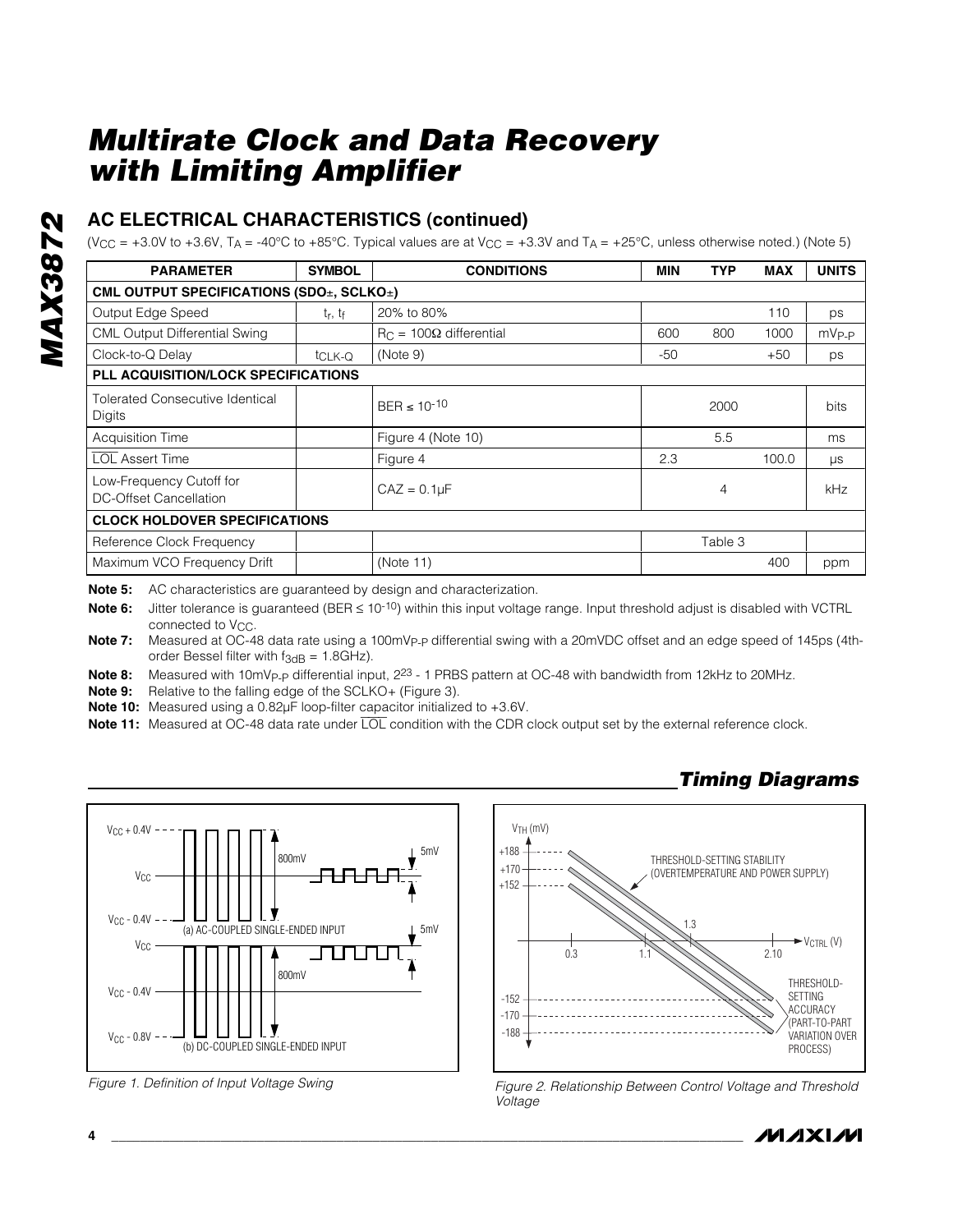

Figure 3. Definition of Clock-to-Q Delay

 $(V_{\text{CC}} = +3.3V, T_A = +25^{\circ}\text{C}$ , unless otherwise noted.)



**RECOVERED CLOCK JITTER (2.488Gbps)**



TOTAL WIDEBAND RMS JITTER = 1.60ps PEAK-TO-PEAK JITTER = 12.20ps

**MAXIM** 

# **Timing Diagrams (continued)**



Figure 4. LOL Assert Time and PLL Acquisition Time **Measurement** 

# **Typical Operating Characteristics**



**JITTER GENERATION vs. POWER-SUPPLY WHITE NOISE** 4.0 MAX3872toc05 OC-48  $PRBS = 2^{23} -$ 3.5 JITTER GENERATION (psRMS) JITTER GENERATION (DSRMS) 3.0 2.5 2.0 1.5 1.0 0.5 0.0 0 10 5 15 20 25 30 WHITE-NOISE AMPLITUDE (mVRMS)



**RECOVERED CLOCK JITTER (622.08Mbps)**

10ps/div TOTAL WIDEBAND RMS JITTER = 2.17ps PEAK-TO-PEAK JITTER = 15.80ps



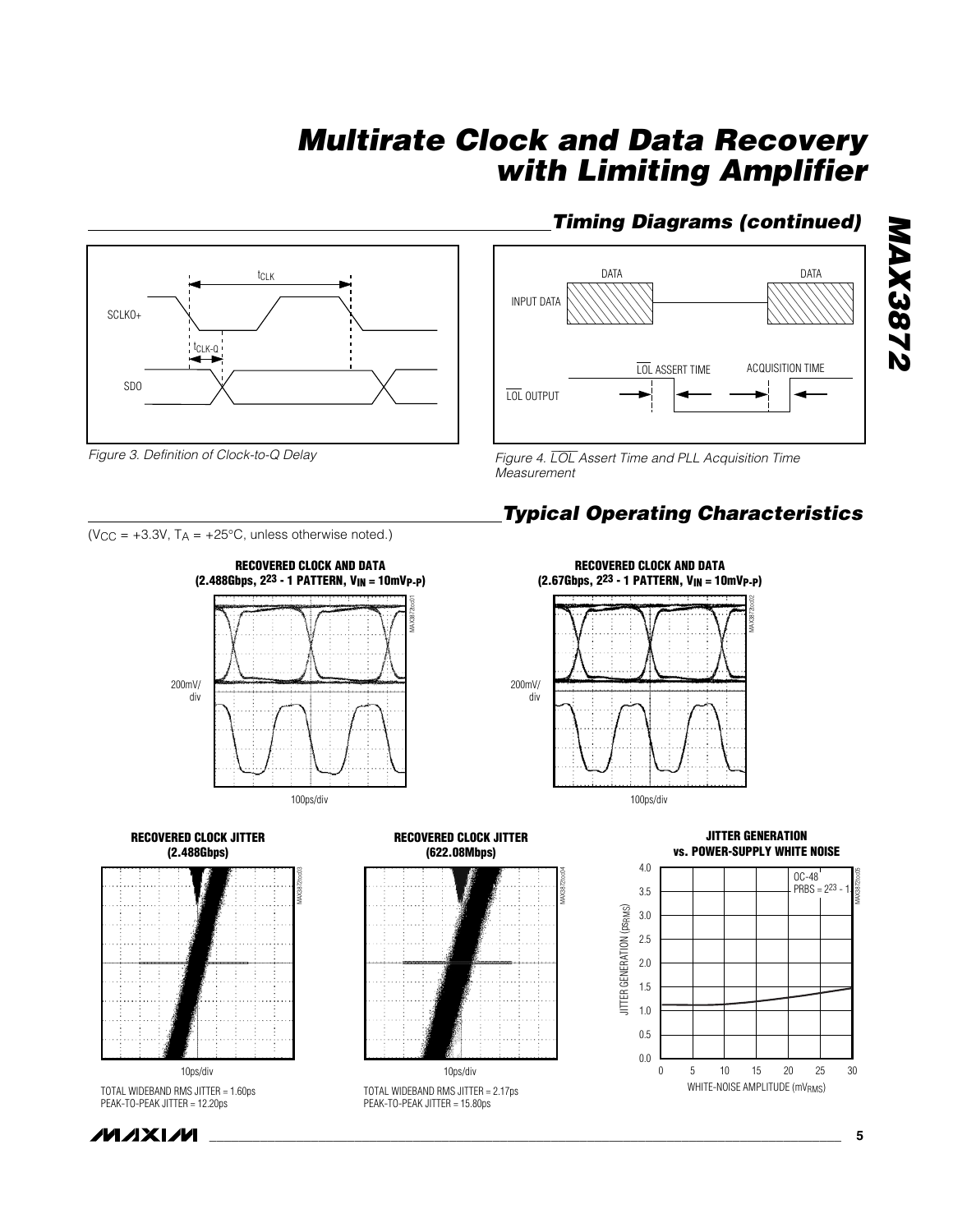

*IVI A* XI*IV*I **6 \_\_\_\_\_\_\_\_\_\_\_\_\_\_\_\_\_\_\_\_\_\_\_\_\_\_\_\_\_\_\_\_\_\_\_\_\_\_\_\_\_\_\_\_\_\_\_\_\_\_\_\_\_\_\_\_\_\_\_\_\_\_\_\_\_\_\_\_\_\_\_\_\_\_\_\_\_\_\_\_\_\_\_\_\_\_\_**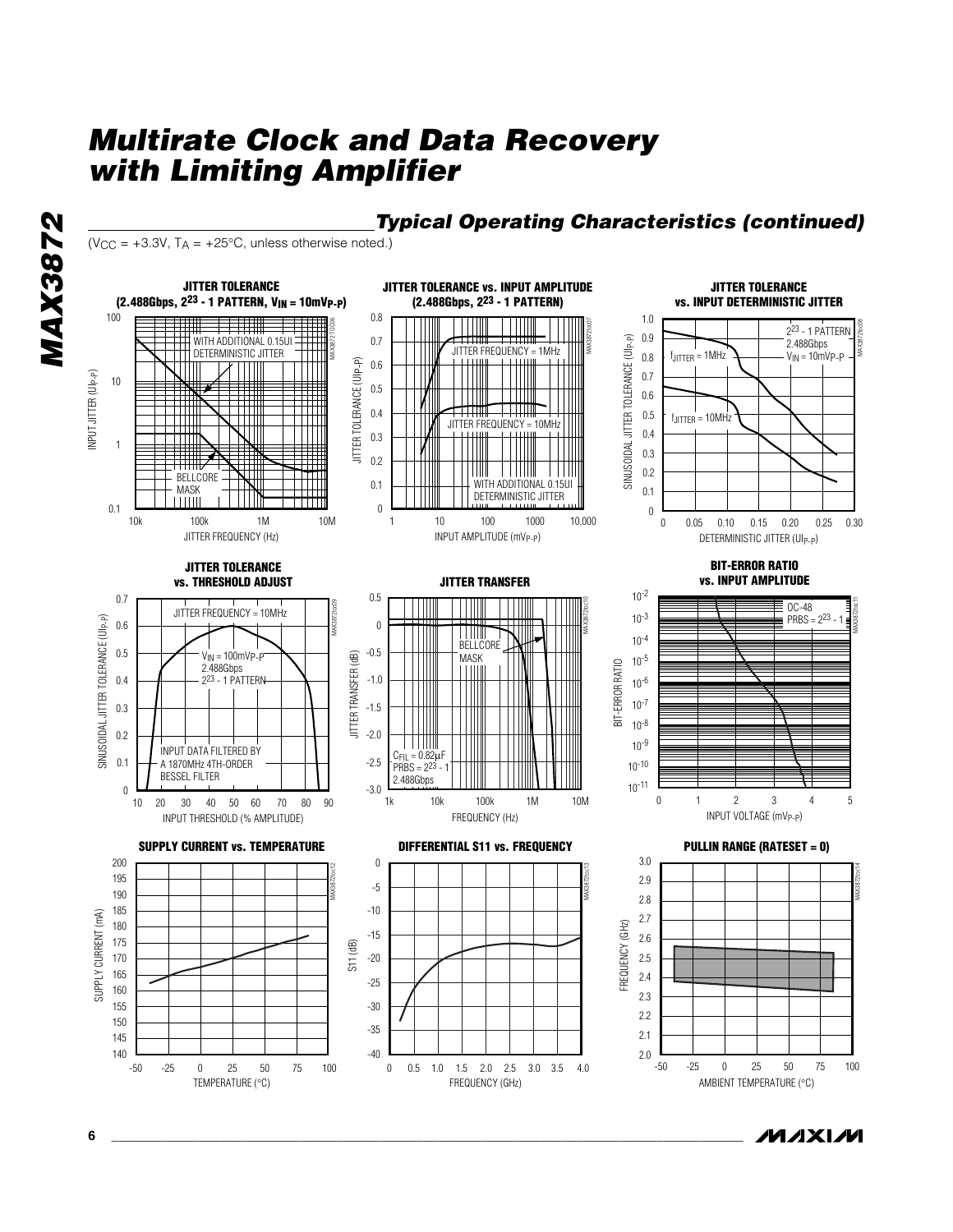# **Pin Description**

| <b>PIN</b>            | <b>NAME</b>           | <b>FUNCTION</b>                                                                                                         |
|-----------------------|-----------------------|-------------------------------------------------------------------------------------------------------------------------|
| 1, 4, 27              | <b>V<sub>CC</sub></b> | +3.3V Supply Voltage                                                                                                    |
| 2                     | $SDI+$                | Positive Serial Data Input, CML                                                                                         |
| 3                     | SDI-                  | Negative Serial Data Input, CML                                                                                         |
| 5                     | SLBI+                 | Positive System Loopback Input or Reference Clock Input, CML                                                            |
| 6                     | SLBI-                 | Negative System Loopback Input or Reference Clock Input, CML                                                            |
| $\overline{7}$        | <b>SIS</b>            | Signal Selection Input, LVTTL. Set low for normal operation, set high for system loopback.                              |
| 8                     | <b>LREF</b>           | Lock to Reference Clock Input, LVTTL. Set high for PLL lock to serial data, set low for PLL lock to<br>reference clock. |
| 9                     | <b>LOL</b>            | Loss-of-Lock Output, LVTTL. Active low.                                                                                 |
| 10, 11, 16,<br>25, 32 | <b>GND</b>            | Supply Ground                                                                                                           |
| 12                    | <b>FIL</b>            | PLL Loop Filter Capacitor Input. Connect a 0.82µF capacitor between FIL and VCC_VCO.                                    |
| 13, 18                | VCC_VCO               | +3.3V Supply Voltage for the VCO                                                                                        |
| 14                    | RS <sub>1</sub>       | Multirate Select Input 1, LVTTL (Table 2)                                                                               |
| 15                    | RS <sub>2</sub>       | Multirate Select Input 2, LVTTL (Table 2)                                                                               |
| 17                    | <b>RATESET</b>        | VCO Frequency Select Input, LVTTL (Table 2)                                                                             |
| 19                    | SCLKO-                | Negative Serial Clock Output, CML                                                                                       |
| 20                    | SCLKO+                | Positive Serial Clock Output, CML                                                                                       |
| 21, 24                | VCC_OUT               | +3.3V Supply Voltage for the CML Outputs                                                                                |
| 22                    | SDO-                  | Negative Serial Data Output, CML                                                                                        |
| 23                    | $SDO+$                | Positive Serial Data Output, CML                                                                                        |
| 26                    | <b>FREFSET</b>        | Reference Clock Frequency Select Input, LVTTL (Tables 2 and 3)                                                          |
| 28                    | $CAZ+$                | Positive Capacitor Input for DC-Offset Cancellation Loop. Connect a 0.1µF capacitor between CAZ+<br>and CAZ-.           |
| 29                    | CAZ-                  | Negative Capacitor Input for DC-Offset Cancellation Loop. Connect a 0.1µF capacitor between CAZ+<br>and CAZ-.           |
| 30                    | <b>VREF</b>           | +2.2V Bandgap Reference Voltage Output. Optionally used for threshold adjustment.                                       |
| 31                    | <b>VCTRL</b>          | Analog Control Input for Threshold Adjustment. Connect to V <sub>CC</sub> to disable threshold adjust.                  |
| EP                    | Exposed<br>Pad        | Ground. The exposed pad must be soldered to the circuit board ground for proper thermal and<br>electrical performance.  |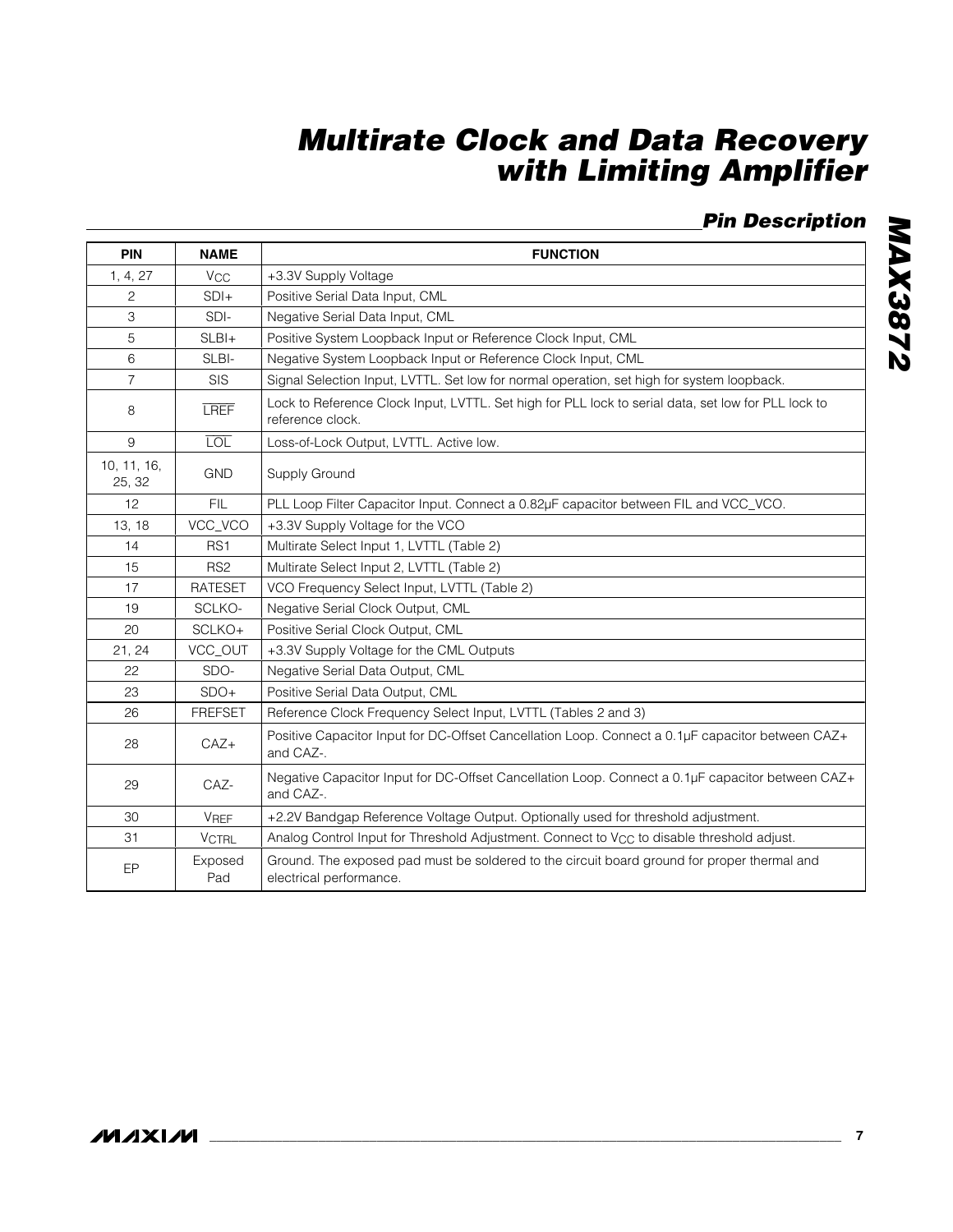## **Detailed Description**

The MAX3872 consists of a fully integrated phaselocked loop (PLL), limiting amplifier with threshold adjust, DC-offset cancellation loop, data retiming block, and CML output buffers (Figure 5). The PLL consists of a phase/frequency detector, a loop filter, and a voltagecontrolled oscillator (VCO) with programmable dividers.

This device is designed to deliver the best combination of jitter performance and power dissipation by using a fully differential signal architecture and low-noise design techniques.

#### **SDI Input Amplifier**

The SDI inputs of the MAX3872 accept serial NRZ data with a differential input amplitude from 10mVp-p up to1600mV<sub>P-P</sub>. The input sensitivity is 10mV<sub>P-P</sub>, at which the jitter tolerance is met for a BER of 10-10 with threshold adjust disabled. The input sensitivity can be as low as 4mVP-P and still maintain a BER of 10-10. The MAX3872 inputs are designed to directly interface with a transimpedance amplifier such as the MAX3745.

For applications in which vertical threshold adjustment is needed, the MAX3872 can be connected to the output of an AGC amplifier such as the MAX3861. When using the threshold adjust, the input voltage range is 50mVP-P to 600mVP-P. See the Design Procedure section for decision threshold adjust.

#### **SLBI Input Amplifier**

The SLBI input amplifier accepts either NRZ loopback data or a reference clock signal. This amplifier can accept a differential input amplitude from 50mVP-P to 800mVP-P.

#### **Phase Detector**

The phase detector incorporated in the MAX3872 produces a voltage proportional to the phase difference between the incoming data and the internal clock. Because of its feedback nature, the PLL drives the error voltage to zero, aligning the recovered clock to the center of the incoming data eye for retiming.

#### **Frequency Detector**

The digital frequency detector (FD) acquires frequency lock without the use of an external reference clock. The frequency difference between the received data and the VCO clock is derived by sampling the in-phase and quadrature VCO outputs on both edges of the data input signal. Depending on the polarity of the frequency difference, the FD drives the VCO until the frequency difference is reduced to zero. Once frequency acquisition is complete, the FD returns to a neutral state. False locking is completely eliminated by this digital frequency detector.



Figure 5. Functional Diagram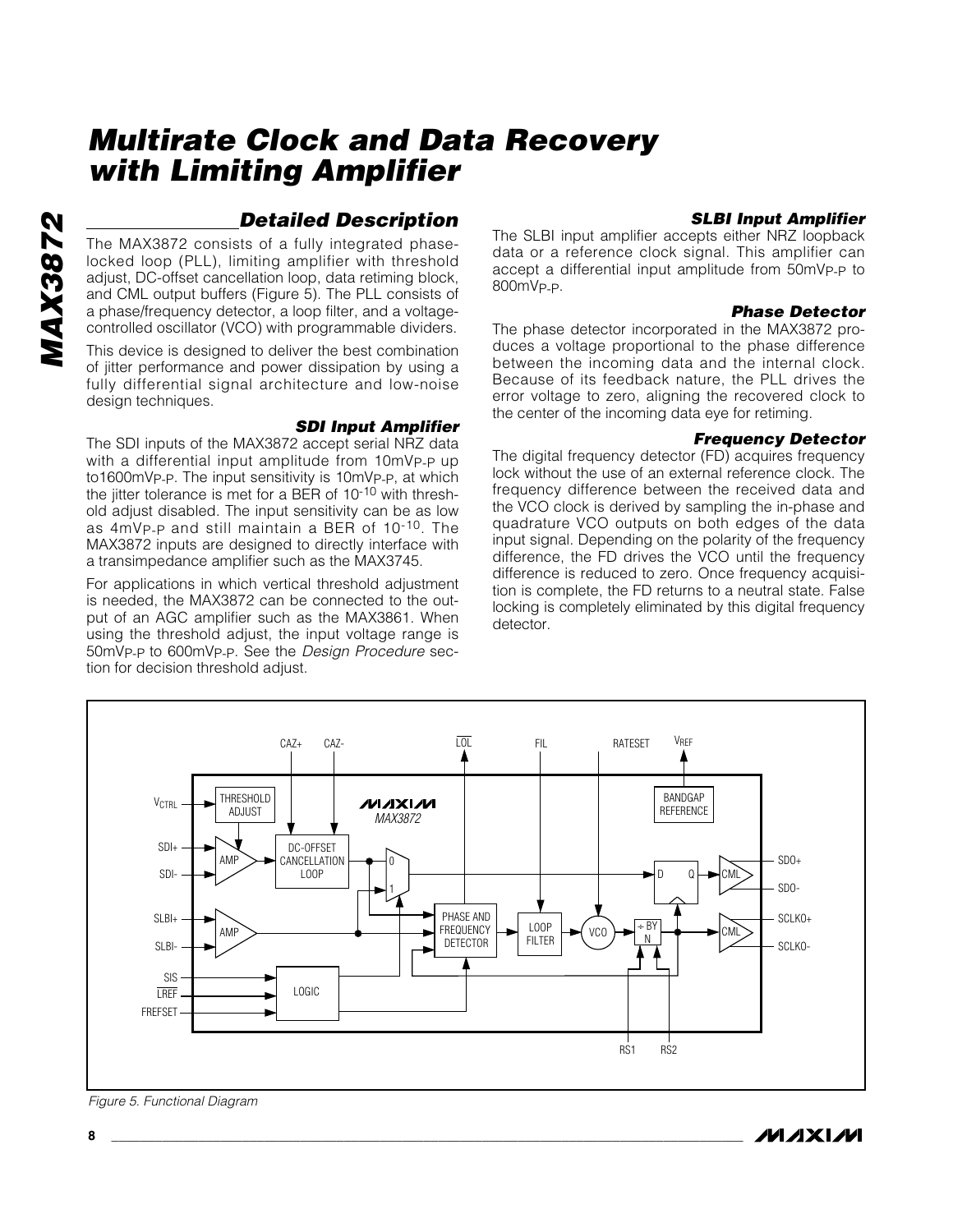# **MAX3872 ZZ8EXVM**

# **Multirate Clock and Data Recovery with Limiting Amplifier**

#### **Loop Filter**

The phase detector and frequency detector outputs are summed into the loop filter. An external capacitor (CFIL) connected from FIL to VCC\_VCO is required to set the PLL damping ratio. Note that the PLL jitter bandwidth does not change as the external capacitor changes, but the jitter peaking, acquisition time, and loop stability are affected. See the Design Procedure section for guidelines on selecting this capacitor.

**VCOs with Programmable Dividers**

The loop filter output controls the two on-chip VCOs. The VCOs provide low phase noise and are trimmed to the frequency of 2.488GHz and 2.667GHz. The RATE-SET pin is used to select the appropriate VCO. The VCO output is connected to programmable dividers controlled by inputs RS1 and RS2. See Tables 2 and 3 for the proper settings.

LOL **Monitor** The LOL output indicates a PLL lock failure, either because of excessive jitter present at the data input or because of loss of input data. The LOL output is asserted low when the PLL loses lock.

#### **DC-Offset Cancellation Loop**

A DC-offset cancellation loop is implemented to remove the DC offset of the limiting amplifier. To minimize the low-frequency pattern-dependent jitter associated with this DC-cancellation loop, the low-frequency cutoff is 10kHz (typ) with  $CAZ = 0.1\mu$ F, connected from  $CAZ +$  to CAZ-. The DC-offset cancellation loop operates only when threshold adjust is disabled.

#### **Design Procedure**

#### **Decision Threshold Adjust**

In applications in which the noise density is not balanced between logical zeros and ones (i.e., optical amplification using EDFA amplifiers), lower bit-error ratios (BERs) can be achieved by adjusting the input threshold. Varying the voltage at VCTRL from +0.3V to +2.1V achieves a vertical decision threshold adjustment of +170mV to -170mV, respectively (Figure 2). Use the provided bandgap reference voltage output (VREF) with a voltage-divider circuit or the output of a DAC to set the voltage at VCTRL. VREF can be used to generate the voltage for VCTRL (Figure 10). If threshold adjust is not required, disable it by connecting VCTRL directly to  $V_{CC}$  and leave  $V_{REF}$  floating.

#### **Modes of Operation**

The MAX3872 has three operational modes controlled by the LREF and SIS inputs. The three operational modes are normal, system loopback, and clock holdover. Normal operation mode requires a serial data stream at the SDI± input, system loopback mode requires a serial data stream at the SLBI± input, and clock holdover mode requires a reference clock signal at the SLBI± inputs. See Table 1 for the required LREF and SIS settings. Once an operational mode is chosen, the remaining logic inputs (RATESET, RS1, RS2, and FREFSET) program the input data rate or reference clock frequency.

#### **Normal and System Loopback Settings**

Three pins (RS1, RS2, and RATESET) are available for setting the SDI± and SLBI± input to receive the appropriate data rate. The FREFSET pin can be set to a zero or 1 while in normal or system loopback mode (Table 2).

#### **Clock Frequencies in Holdover Mode**

Set the incoming reference clock frequency and outgoing serial clock frequency by setting RS1, RS2, RATESET, and FREFSET appropriately (Table 3).

## **Table 1. Operational Modes**

| <b>MODE</b>     | <b>LREF</b> | <b>SIS</b>      |
|-----------------|-------------|-----------------|
| Normal          |             |                 |
| System loopback |             |                 |
| Clock holdover  |             | $\cap$ r $\cap$ |

## **Table 2. Data Rate Settings**

| <b>INPUT DATA RATE</b><br>(bps) | RS <sub>1</sub> | RS <sub>2</sub> | <b>RATESET</b> | <b>FREFSET</b> |
|---------------------------------|-----------------|-----------------|----------------|----------------|
| 2.667G                          | ∩               |                 |                | $1$ or $0$     |
| 2.488G/2.5G                     | ∩               | ∩               |                | $1$ or $0$     |
| 1.25G/1.244G                    |                 |                 |                | $1$ or $0$     |
| 666.51M                         | ∩               |                 |                | $1$ or $0$     |
| 622.08M                         |                 |                 |                | $1$ or $0$     |
| 166.63M                         |                 |                 |                | $1$ or $0$     |
| 155.52M                         |                 |                 |                | 1 or $0$       |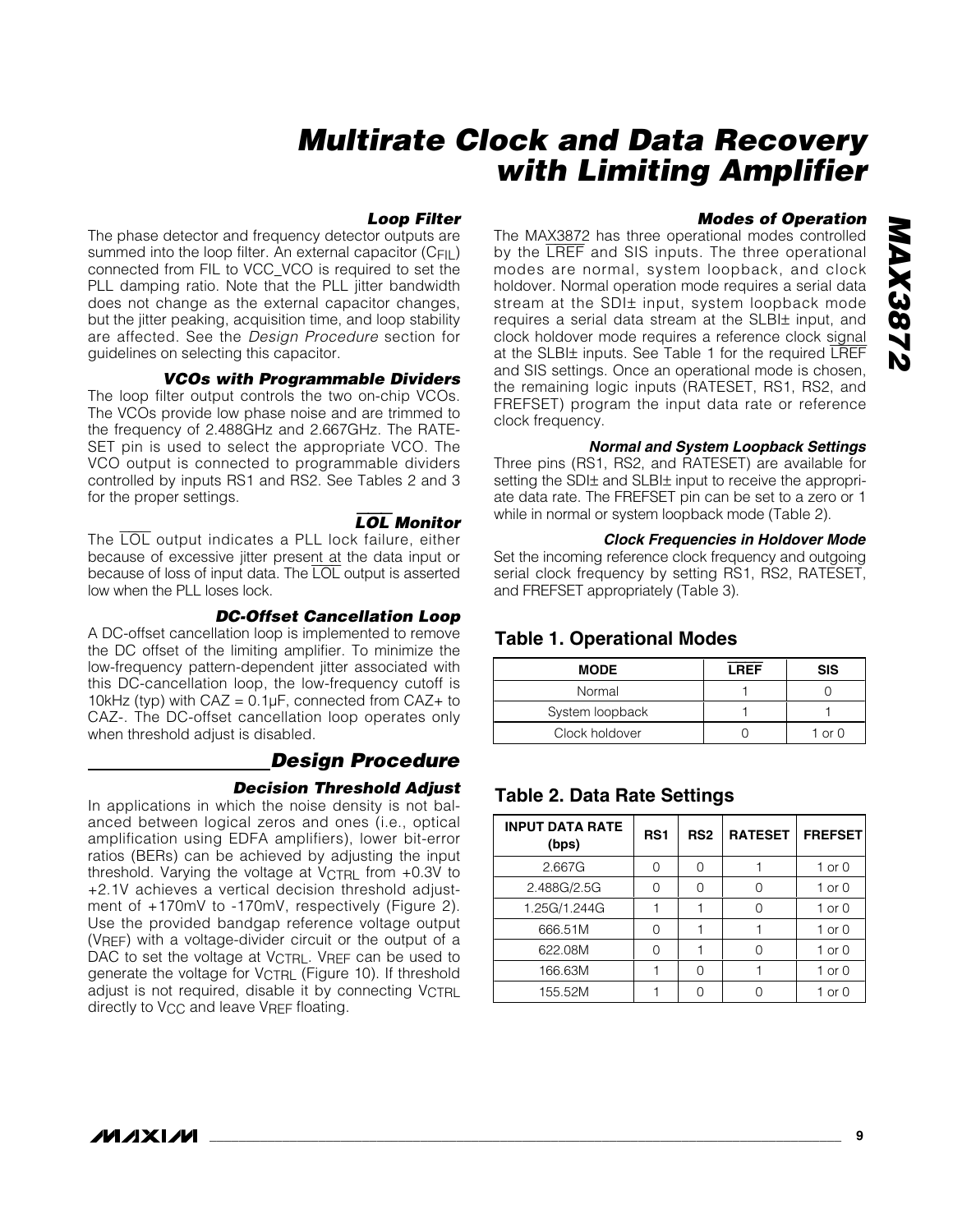## **Table 3. Holdover Frequency Settings**

| REFERENCE CLOCK FREQUENCY (MHz) | <b>SCLKO FREQUENCY</b> | RS <sub>1</sub> | RS <sub>2</sub> | <b>RATESET</b> | <b>FREFSET</b> |
|---------------------------------|------------------------|-----------------|-----------------|----------------|----------------|
| 666.51                          | 2.667GHz               | 0               | $\Omega$        |                | $\Omega$       |
| 666.51                          | 666.51MHz              | 0               |                 |                | $\Omega$       |
| 666.51                          | 166.63MHz              |                 | $\Omega$        |                | $\Omega$       |
| 622.08/625                      | 1.244/1.25GHz          |                 |                 | $\Omega$       | $\cap$         |
| 622.08/625                      | 2.488GHz/2.5GHz        | 0               | $\Omega$        | $\Omega$       | $\Omega$       |
| 622.08                          | 622.08MHz              | $\Omega$        |                 | $\Omega$       | $\cap$         |
| 622.08                          | 155.52MHz              |                 | $\Omega$        | $\Omega$       |                |
| 166.63                          | $2.67$ GHz             | $\Omega$        | $\Omega$        |                |                |
| 166.63                          | 666.51MHz              | 0               |                 |                |                |
| 166.63                          | 166.63MHz              |                 | $\Omega$        |                |                |
| 155.52/156.25                   | 1.244/1.25GHz          |                 |                 | 0              |                |
| 155.52/156.25                   | 2.488GHz/2.5GHz        | $\Omega$        | $\Omega$        | $\Omega$       |                |
| 155.52                          | 622.08MHz              | 0               |                 | $\Omega$       |                |
| 155.52                          | 155.52MHz              |                 | 0               | 0              |                |

#### **Setting the Loop Filter**

The MAX3872 is designed for regenerator and receiver applications. Its fully integrated PLL is a classic 2nd-order feedback system, with a jitter transfer bandwidth (J<sub>BW</sub>) below 2.0MHz. The external capacitor (CFIL) connected from FIL to VCC\_VCO sets the PLL loop damping. Note that the PLL jitter transfer bandwidth does not change as CFIL changes, but the jitter peaking, acquisition time, and loop stability are affected. Figures 6 and 7 show the open-loop and closed-loop transfer functions.

The PLL zero frequency, fz, is a function of external capacitor C<sub>FIL</sub>, and can be approximated according to:

$$
f_Z = \frac{1}{2\pi (650\Omega)C_{\text{FIL}}}
$$

For an overdamped system (fz  $/$  J<sub>BW</sub> < 0.25), the jitter peaking (JP) of a 2nd-order system can be approximated by:

$$
J_P = 20 \log \left( 1 + \frac{f_Z}{J_{BW}} \right)
$$

where J<sub>BW</sub> is the jitter transfer bandwidth for a given data rate.

The recommended value of  $C_{\text{FIL}} = 0.82 \mu\text{F}$  is to guarantee a maximum jitter peaking of less than 0.1dB for all data rates. Decreasing C<sub>FIL</sub> from the recommended value decreases acquisition time, with the tradeoff of increased peaking. For data rates greater than OC-3, CFIL can be less than 0.82µF and still meet the jitter-peaking specification.

Excessive reduction of C<sub>FII</sub> might cause PLL instability. CFIL must be a low-TC, high-quality capacitor of type X7R or better.



Figure 6. Open-Loop Transfer Function



Figure 7. Closed-Loop Transfer Function

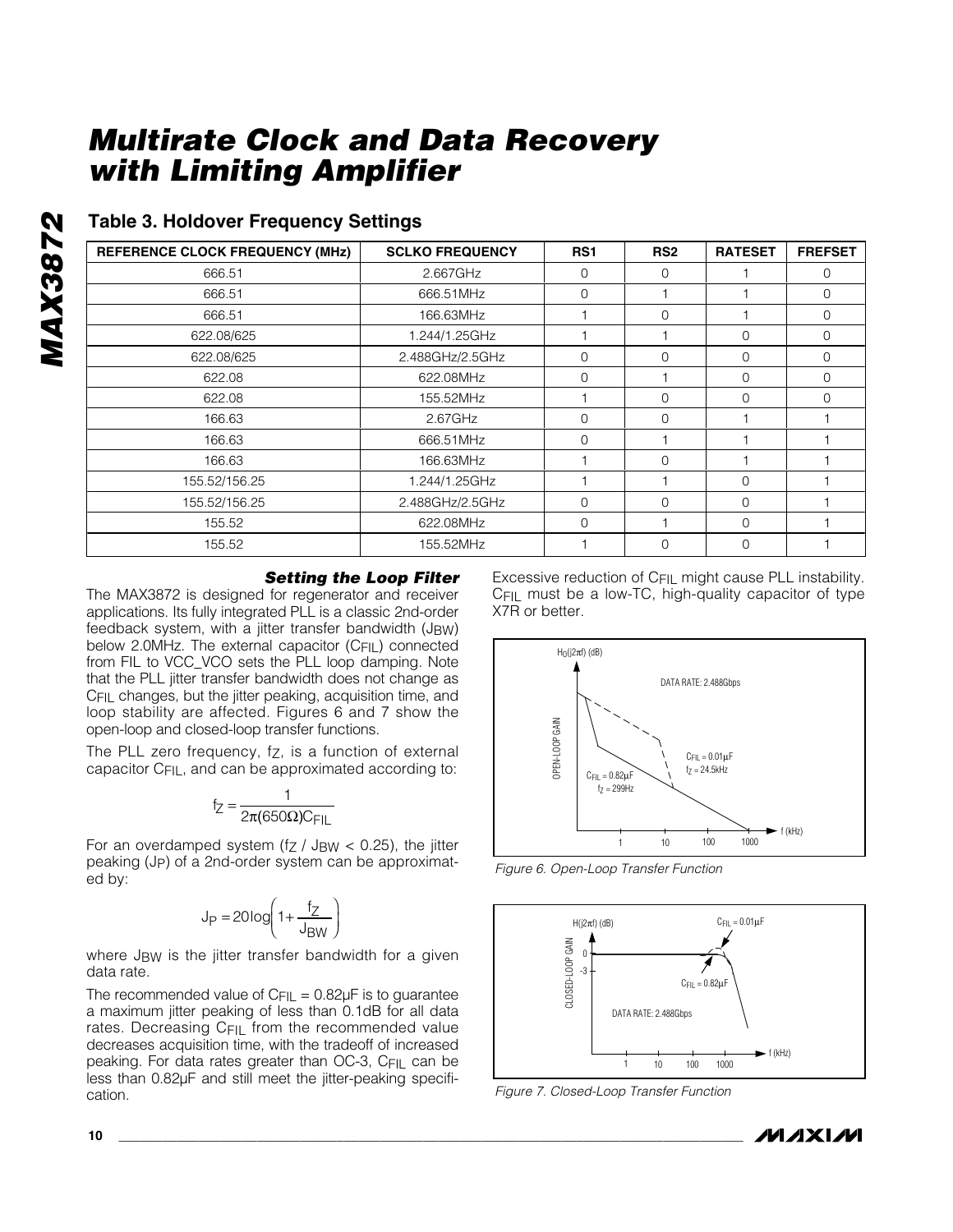#### **Input Terminations**

The SDI± and SLBI± inputs of the MAX3872 are currentmode logic (CML) compatible. The inputs all provide internal 50Ω termination to reduce the required number of external components. AC-coupling is recommended. See Figure 8 for the input structure. For additional information on logic interfacing, refer to Maxim Application Note HFAN 1.0: Introduction to LVDS, PECL, and CML.

#### **Output Terminations**

The MAX3872 uses CML for its high-speed digital outputs (SDO± and SCLKO±). The configuration of the output circuit includes internal 50 $Ω$  back terminations to V<sub>CC</sub>. See Figure 9 for the output structure. CML outputs can be terminated by 50 $\Omega$  to V<sub>CC</sub>, or by 100 $\Omega$  differential impedance. For additional information on logic interfacing, refer to Maxim Application Note HFAN 1.0: Introduction to LVDS, PECL, and CML.



Figure 8. CML Input Model



Figure 9. CML Output Model

## **Applications Information**

#### **Clock Holdover Capability**

Clock holdover is required in some applications in which a valid clock must be provided to the upstream device in the absence of data transitions. To provide this function, an external reference clock signal must be applied to the SLBI± inputs and the proper control signals set (see the Modes of Operation section). To enter holdover mode automatically when there are no transitions applied to the SDI $\pm$  inputs,  $\overline{\text{LOL}}$  or the system LOS can be directly connected to LREF.

#### **System Loopback**

The MAX3872 is designed to allow system loopback testing. When the device is set for system loopback mode, the serial output data of a transmitter may be directly connected to the SLBI inputs to run system diagnostics. See Table 1 for selecting system loopback operation mode. While in system loopback mode, LREF should not be connected to  $\overline{\text{LOL}}$ .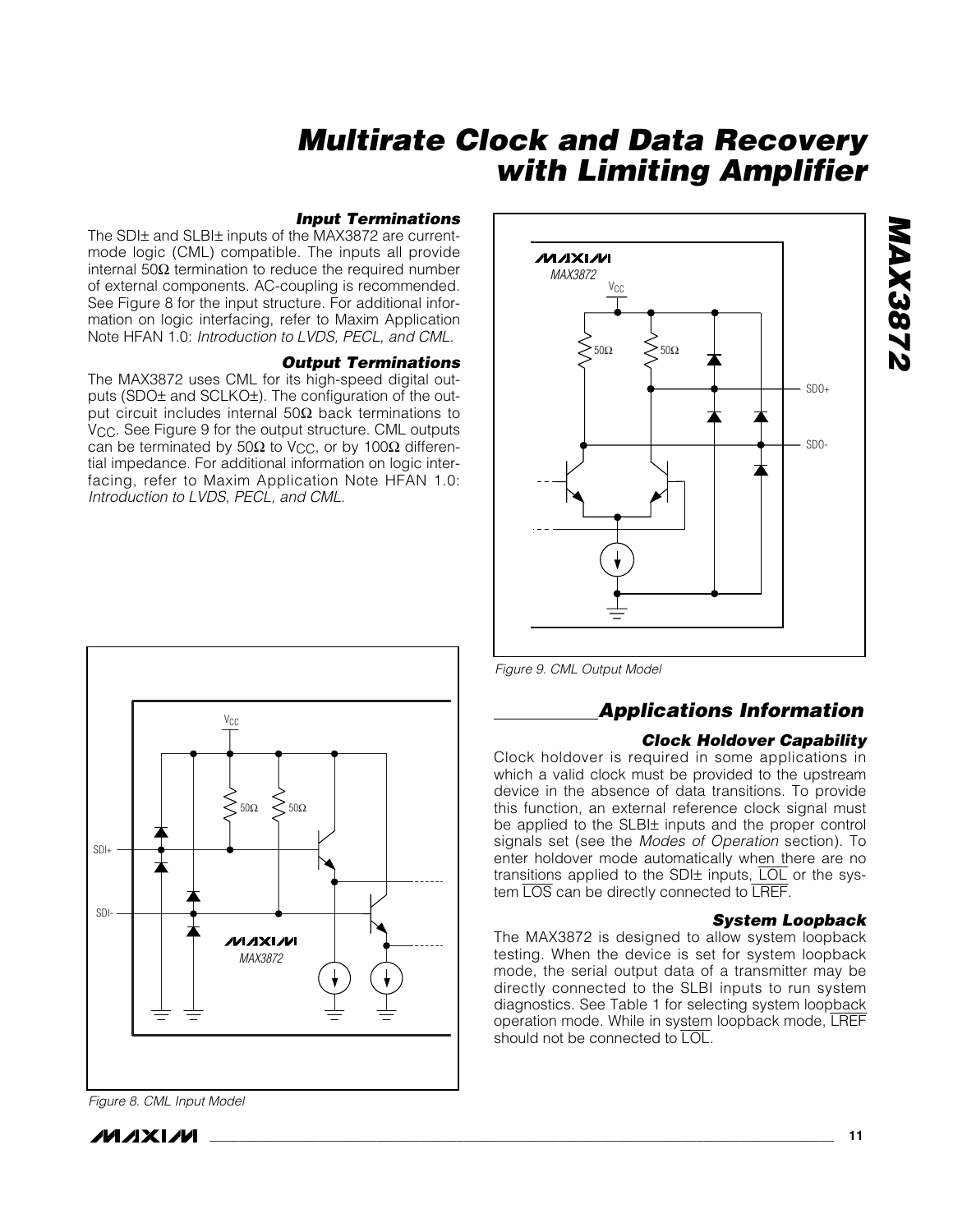



Figure 10. Interfacing with the MAX3861 AGC Using Threshold **Adjust** 

#### **Consecutive Identical Digits (CIDs)**

The MAX3872 has a low phase and frequency drift in the absence of data transitions. As a result, long runs of consecutive zeros and ones can be tolerated while maintaining a BER better than 10-10. The CID tolerance is tested using a  $2^{13}$  - 1 PRBS with long runs of ones and zeros inserted in the pattern. A CID tolerance of 2000 bits is typical.

#### **Exposed Pad (EP) Package**

The EP 32-pin QFN incorporates features that provide a very-low thermal-resistance path for heat removal from the IC. The pad is electrical ground on the MAX3872 and should be soldered to the circuit board for proper thermal and electrical performance.

#### **Layout Considerations**

For best performance, use good high-frequency layout techniques. Filter voltage supplies, keep ground connections short, and use multiple vias where possible. Use controlled-impedance transmission lines to interface with the MAX3872 high-speed inputs and outputs. Power-supply decoupling should be placed as close to V<sub>CC</sub> as possible. To reduce feedthrough, isolate the input signals from the output signals. If a bare die is used, mount the back of die to ground (GND) potential.



## **Chip Information**

TRANSISTOR COUNT: 5142 PROCESS: SiGe BiPOLAR SUBSTRATE: SOI

**MAXIM**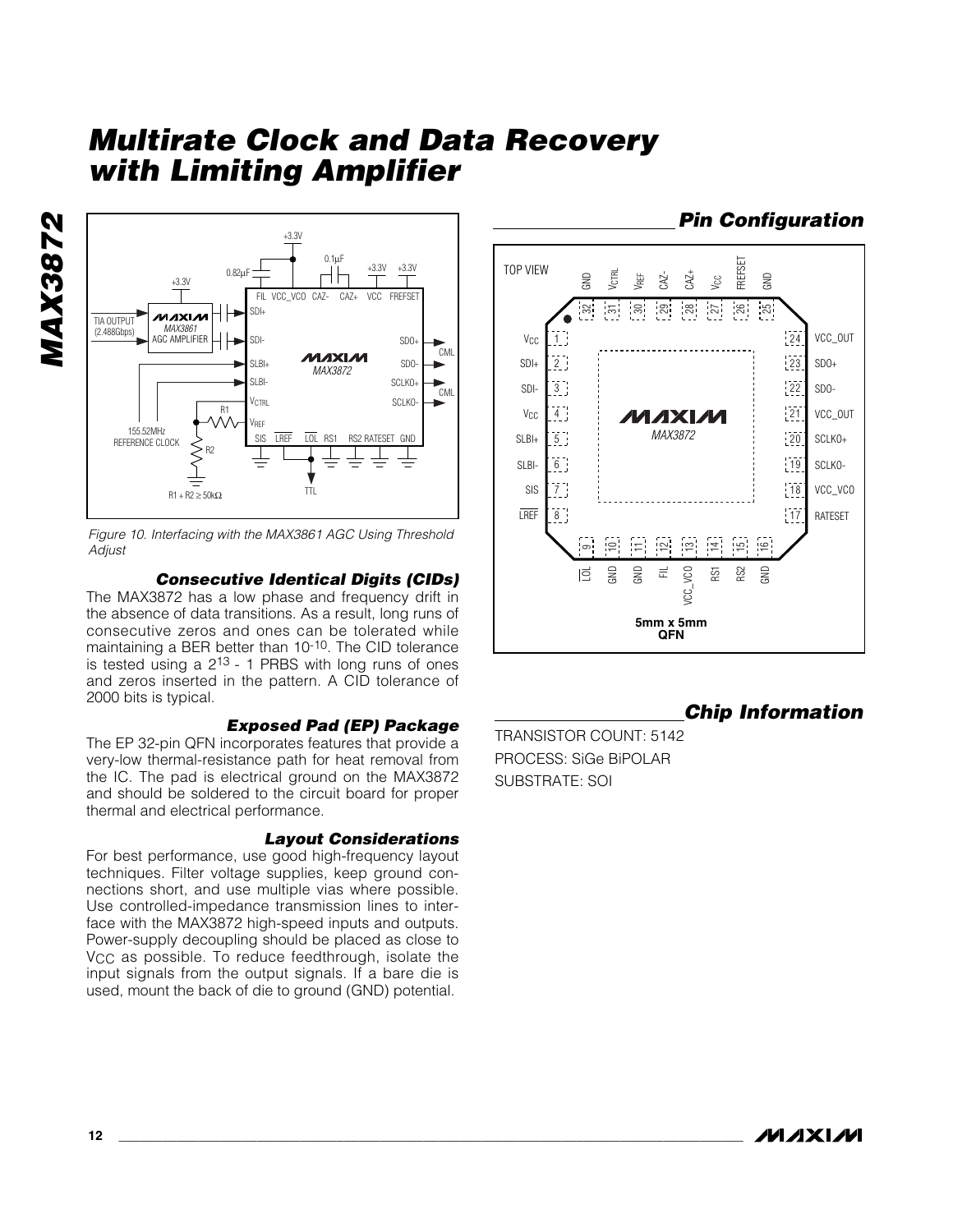## **Package Information**

(The package drawing(s) in this data sheet may not reflect the most current specifications. For the latest package outline information, go to **www.maxim-ic.com/packages**.)



|                         |      |                                                                 |                          |      |                                                                                                                                                                                                                                       | <b>COMMON DIMENSIONS</b> |      |                          |      |      |          |                                                                                      |                                                                                                                                                                                                                                                                                                                             |             |                |                                 |             |                |                               |
|-------------------------|------|-----------------------------------------------------------------|--------------------------|------|---------------------------------------------------------------------------------------------------------------------------------------------------------------------------------------------------------------------------------------|--------------------------|------|--------------------------|------|------|----------|--------------------------------------------------------------------------------------|-----------------------------------------------------------------------------------------------------------------------------------------------------------------------------------------------------------------------------------------------------------------------------------------------------------------------------|-------------|----------------|---------------------------------|-------------|----------------|-------------------------------|
| <b>PKG</b>              |      | 16L 5x5                                                         |                          |      | 20L 5x5                                                                                                                                                                                                                               |                          |      | 28L 5x5                  |      |      | 32L 5x5  |                                                                                      |                                                                                                                                                                                                                                                                                                                             |             |                |                                 |             |                |                               |
| SYMBOL                  | MIN. | NOM.                                                            | MAX.                     | MIN. | NOM.                                                                                                                                                                                                                                  | MAX.                     | MIN. | NOM.                     | MAX. | MIN. | NOM.     | MAX.                                                                                 |                                                                                                                                                                                                                                                                                                                             |             |                |                                 |             |                |                               |
| A                       | 0.80 | 0.90                                                            | 1.00                     | 0.80 | 0.90                                                                                                                                                                                                                                  | 1.00                     | 0.80 | 0.90                     | 1.00 | 0.80 | 0.90     | 1.00                                                                                 |                                                                                                                                                                                                                                                                                                                             |             |                |                                 |             |                |                               |
| A1                      | 0.00 | 0.01                                                            | 0.05                     | 0.00 | 0.01                                                                                                                                                                                                                                  | 0.05                     | 0.00 | 0.01                     | 0.05 | 0.00 | 0.01     | 0.05                                                                                 |                                                                                                                                                                                                                                                                                                                             |             |                |                                 |             |                |                               |
| A <sub>2</sub>          | 0.00 | 0.65                                                            | 1.00                     | 0.00 | 0.65                                                                                                                                                                                                                                  | 1.00                     | 0.00 | 0.65                     | 1.00 | 0.00 | 0.65     | 1.00                                                                                 |                                                                                                                                                                                                                                                                                                                             |             |                |                                 |             |                |                               |
| A3                      |      | 0.20 REF                                                        |                          |      | 0.20 REF                                                                                                                                                                                                                              |                          |      | 0.20 REF                 |      |      | 0.20 REF |                                                                                      |                                                                                                                                                                                                                                                                                                                             |             |                |                                 |             |                |                               |
| ь                       | 0.28 | 0.33                                                            | 0.40                     | 0.23 | 0.28                                                                                                                                                                                                                                  | 0.35                     | 0.18 | 0.23                     | 0.30 | 0.18 | 0.23     | 0.30                                                                                 | EXPOSED PAD VARIATIONS                                                                                                                                                                                                                                                                                                      |             |                |                                 |             |                |                               |
| D                       | 4.90 | 5.00                                                            | 5.10                     | 4.90 | 5.00                                                                                                                                                                                                                                  | 5.10                     | 4.90 | 5.00                     | 5.10 | 4.90 | 5.00     | 5.10                                                                                 |                                                                                                                                                                                                                                                                                                                             |             | D <sub>2</sub> |                                 |             | E <sub>2</sub> |                               |
| D1                      |      | 4.75 BSC                                                        |                          |      | 4.75 BSC                                                                                                                                                                                                                              |                          |      | 4.75 BSC                 |      |      | 4.75 BSC |                                                                                      | PKG.<br>Codes                                                                                                                                                                                                                                                                                                               | MIN.        | NOM.           | MAX.                            | <b>MIN.</b> | NOM.           | <b>NAX</b>                    |
| E                       | 4.90 | 5.00                                                            | 5.10                     | 4.90 | 5.00                                                                                                                                                                                                                                  | 5.10                     | 4.90 | 5.00                     | 5.10 | 4.90 | 5.00     | 5.10                                                                                 | $G1655 - 3$                                                                                                                                                                                                                                                                                                                 | 2.95        | 3.10           | 3.25                            | 2.95        | 3.10           | 3.25                          |
| E1                      |      | 4.75 BSC                                                        |                          |      | 4.75 BSC                                                                                                                                                                                                                              |                          |      | 4.75 BSC                 |      |      | 4.75 BSC |                                                                                      | G2055-1                                                                                                                                                                                                                                                                                                                     | 2.55        | 2.70           | 2.85                            | 2.55        | 2.70           | 2.85                          |
| e                       |      | 0.80 BSC                                                        |                          |      | 0.65 BSC                                                                                                                                                                                                                              |                          |      | 0.50 BSC                 |      |      | 0.50 BSC |                                                                                      | G2055-2                                                                                                                                                                                                                                                                                                                     | 2.95        | 3.10           | 3.25                            | 2.95        | 3.10           | 3.25                          |
| k                       | 0.25 | -                                                               | $\overline{\phantom{0}}$ | 0.25 | $\overline{\phantom{0}}$                                                                                                                                                                                                              | -                        | 0.25 | ۳                        | -    | 0.25 |          | $\overline{\phantom{a}}$                                                             | G2855-1                                                                                                                                                                                                                                                                                                                     | 2.55        | 2.70           | 2.85                            | 2.55        | 2.70           | 2.85                          |
| L                       | 0.35 | 0.55                                                            | 0.75                     | 0.35 | 0.55                                                                                                                                                                                                                                  | 0.75                     | 0.35 | 0.55                     | 0.75 | 0.30 | 0.40     | 0.50                                                                                 | G2855-2                                                                                                                                                                                                                                                                                                                     | 2.95        | 3.10           | 3.25                            | 2.95        | 3.10           | 3.25                          |
| N                       |      | 16                                                              |                          |      | 20                                                                                                                                                                                                                                    |                          |      | 28                       |      |      | 32       |                                                                                      | G3255-1                                                                                                                                                                                                                                                                                                                     | 2.95        | 3.10           | 3.25                            | 2.95        | 3.10           | 3.25                          |
| <b>ND</b>               |      | 4                                                               |                          |      | 5                                                                                                                                                                                                                                     |                          |      | $\overline{\phantom{a}}$ |      |      | 8        |                                                                                      |                                                                                                                                                                                                                                                                                                                             |             |                |                                 |             |                |                               |
| <b>NE</b>               |      | 4                                                               |                          |      | 5                                                                                                                                                                                                                                     |                          |      | $\overline{7}$           |      |      | 8        |                                                                                      |                                                                                                                                                                                                                                                                                                                             |             |                |                                 |             |                |                               |
| P                       | 0.00 | 0.42                                                            | 0.60                     | 0.00 | 0.42                                                                                                                                                                                                                                  | 0.60                     | 0.00 | 0.42                     | 0.60 | 0.00 | 0.42     | 0.60                                                                                 |                                                                                                                                                                                                                                                                                                                             |             |                |                                 |             |                |                               |
| Θ                       | o.   |                                                                 | 12"                      | n.   |                                                                                                                                                                                                                                       | 12"                      | o.   |                          | 12"  | U.   |          | 12"                                                                                  |                                                                                                                                                                                                                                                                                                                             |             |                |                                 |             |                |                               |
| 2.<br>/4.\<br>ΛN.<br>8. |      | 3. N IS THE NUMBER OF TERMINALS.<br>PACKAGE WARPAGE MAX 0.05mm. |                          |      | 1. DIE THICKNESS ALLOWABLE IS 0.305mm MAXIMUM (.012 INCHES MAXIMUM)<br>DIMENSIONING & TOLERANCES CONFORM TO ASME Y14.5M. - 1994.<br>$/6$ . Exact shape and size of this feature is optional.<br>7. ALL DIMENSIONS ARE IN MILLIMETERS. |                          |      |                          |      |      |          | DETAILS OF PIN #1 IDENTIFIER IS OPTIONAL, BUT MUST BE LOCATED WITHIN ZONE INDICATED. | Nd Is the number of terminals in X-direction & Ne Is the number of terminals in Y-direction.<br>DIMENSION b APPLIES TO PLATED TERMINAL AND IS MEASURED BETWEEN 0.20 AND 0.25mm FROM TERMINAL TIP.<br>THE PIN #1 IDENTIFIER MUST BE EXISTED ON THE TOP SURFACE OF THE PACKAGE BY USING INDENTATION MARK OR INK/LASER MARKED. |             |                |                                 |             |                |                               |
|                         |      |                                                                 |                          |      |                                                                                                                                                                                                                                       |                          |      |                          |      |      |          |                                                                                      |                                                                                                                                                                                                                                                                                                                             |             |                |                                 |             |                |                               |
| /9.\<br>10.             |      |                                                                 |                          |      | APPLIED FOR EXPOSED PAD AND TERMINALS.<br>EXCLUDE EMBEDDED PART OF EXPOSED PAD FROM MEASURING.<br>MEETS JEDEC MO220: EXCEPT DIMENSION "b".                                                                                            |                          |      |                          |      |      |          |                                                                                      | PROPRIETARY DIFORMATION                                                                                                                                                                                                                                                                                                     |             |                |                                 |             |                |                               |
| ⁄1 ћ.                   |      | <b>FROM MEASURING.</b>                                          |                          |      |                                                                                                                                                                                                                                       |                          |      |                          |      |      |          | APPLIED FOR EXPOSED PAD AND TERMINALS. EXCLUDE EMBEDDING PART OF EXPOSED PAD         | TITLE<br>PACKAGE OUTLINE, 16,20,28,32L QFN,                                                                                                                                                                                                                                                                                 | 5x5x0.90 MM |                |                                 |             |                |                               |
|                         |      |                                                                 |                          |      | 12. THIS PACKAGE OUTLINE APPLIES TO ANVIL SINGULATION (STEPPED SIDES).                                                                                                                                                                |                          |      |                          |      |      |          |                                                                                      | <b>APPROVAL</b>                                                                                                                                                                                                                                                                                                             |             |                | DOCUMENT CONTROL NO.<br>21-0091 |             | REV.           | $\frac{2}{2}$<br>$\mathbf{I}$ |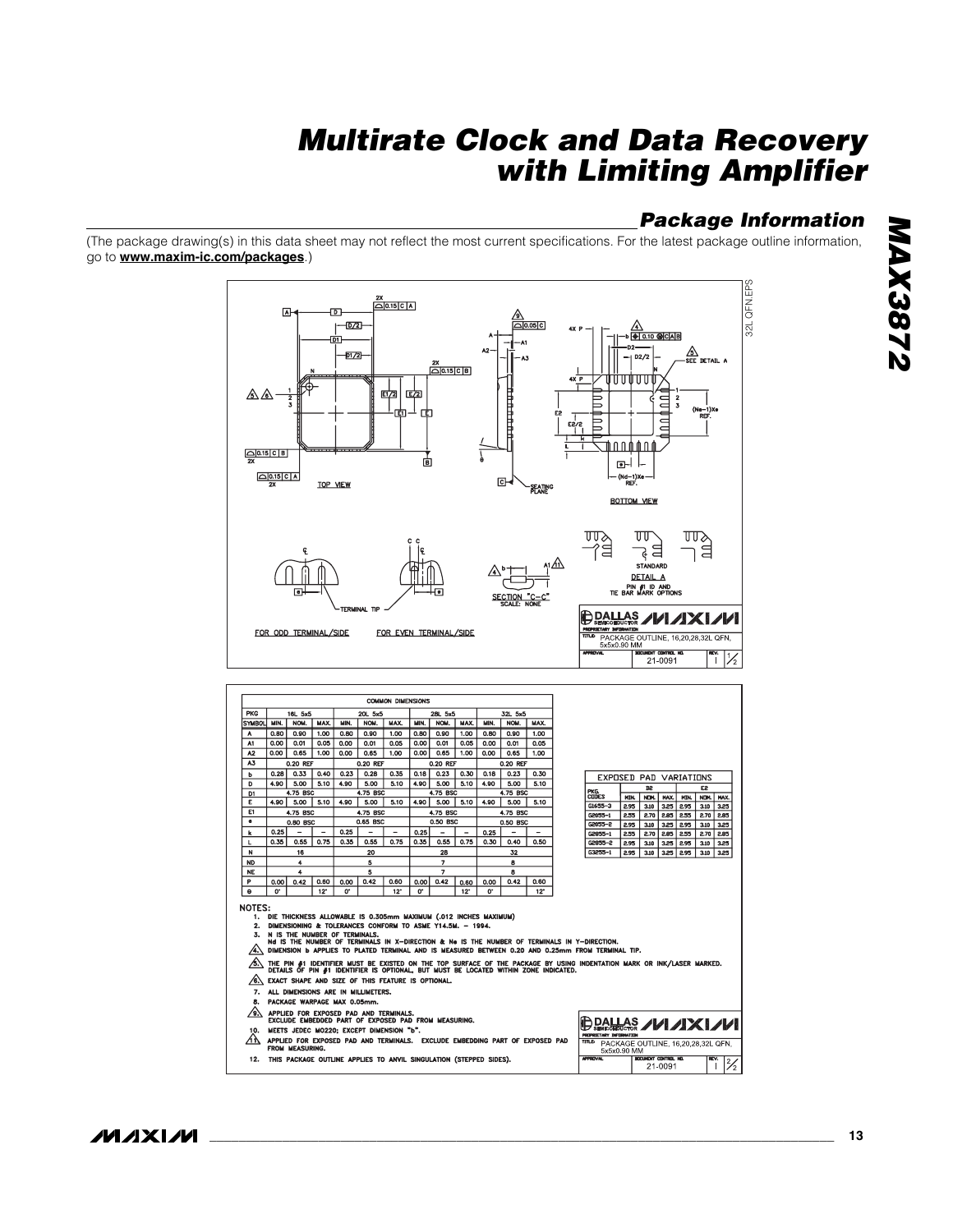# **Package Information (continued)**

((The package drawing(s) in this data sheet may not reflect the most current specifications. For the latest package outline information, go to **www.maxim-ic.com/packages**